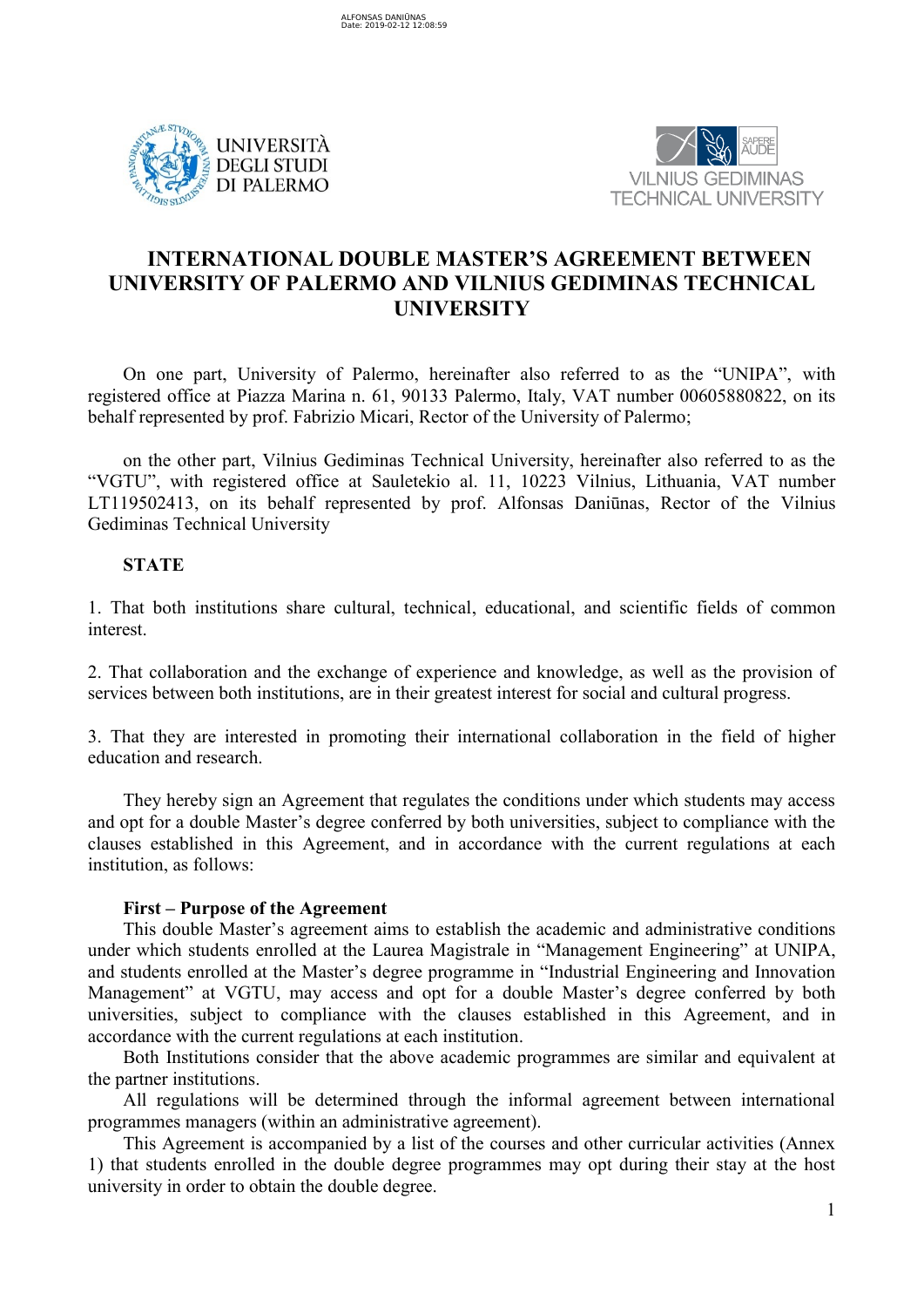In addition to the courses from Annex 1 relevant for obtaining the double degree, students may, in consultation with international programme managers at home institution, opt for any other course delivered at the host university during their stay.

The curriculum in the tables (Annex 1) must be approved in advance by the academic bodies of both the Universities, and can be modified in each academic year, after approval of the academic bodies of both Universities.

Finally, Annex 3 provides academic and administrative officials responsible for the double degree Master's programme Agreement.

#### **Second – Student application and admission**

The maximum number of students to be enrolled in the double degree programme is 5 (five), for each academic year, by each University.

Every year both the partner institutions will announce the application call for the double degree programme.

Evaluation of the applications and applicant's selection will be mainly based on their motivation, academic career and the level of knowledge of the English language.

Before beginning to take the courses at the host university, students admitted to the double degree program must possess the required level of knowledge of the English language is B2. In the case of students who possess a level of knowledge almost correspondent to the minimum required and under previous approval of the coordinators of the double degree program, this minimum level could be attained by taking and passing language courses at the host university's Linguistic Centre. Also in this case, the minimum level must be reached before starting the courses at the host university.

The student's final admission requires approval by the partner institution and admission into its corresponding degree programme.

### **Third - Stay**

Each student admitted to the double degree programme must submit his/her plan of studies to the approval of both universities.

The students participating in the double Master's programme must attend two semesters at the partner institution.

The partner university, through the administrative official responsible for this agreement, pledges to provide assistance in the search for suitable accommodation. Likewise, the partner institution pledges to provide the student with the information relating to the host country, visas, required medical insurance, etc., before their arrival. The partner institution must provide students in the double degree programme with the same services that it generally provides its own students.

Each institution's academic calendar will be considered when organizing the stays. The academic official responsible for this agreement must inform the incoming students about the organisation of the courses they must take during their stay at the partner institution.

All students admitted to double degree program must register and present the transcript of records of the courses already taken at their home university, as well as the learning agreement with the courses they will take during their stay at the host institution.

After completing the stay, the students must submit to their institution the official Transcript of records issued by the partner institution in order to receive credit for the courses taken. The certificate must be presented in English.

### **Fourth – Enrolment and tuition fees**

The student participating in the double degree programme will pay the enrolment fees and taxes at their home university and they will be exempted from paying registration or degree fees for courses taken at the host institution during the period of the stay.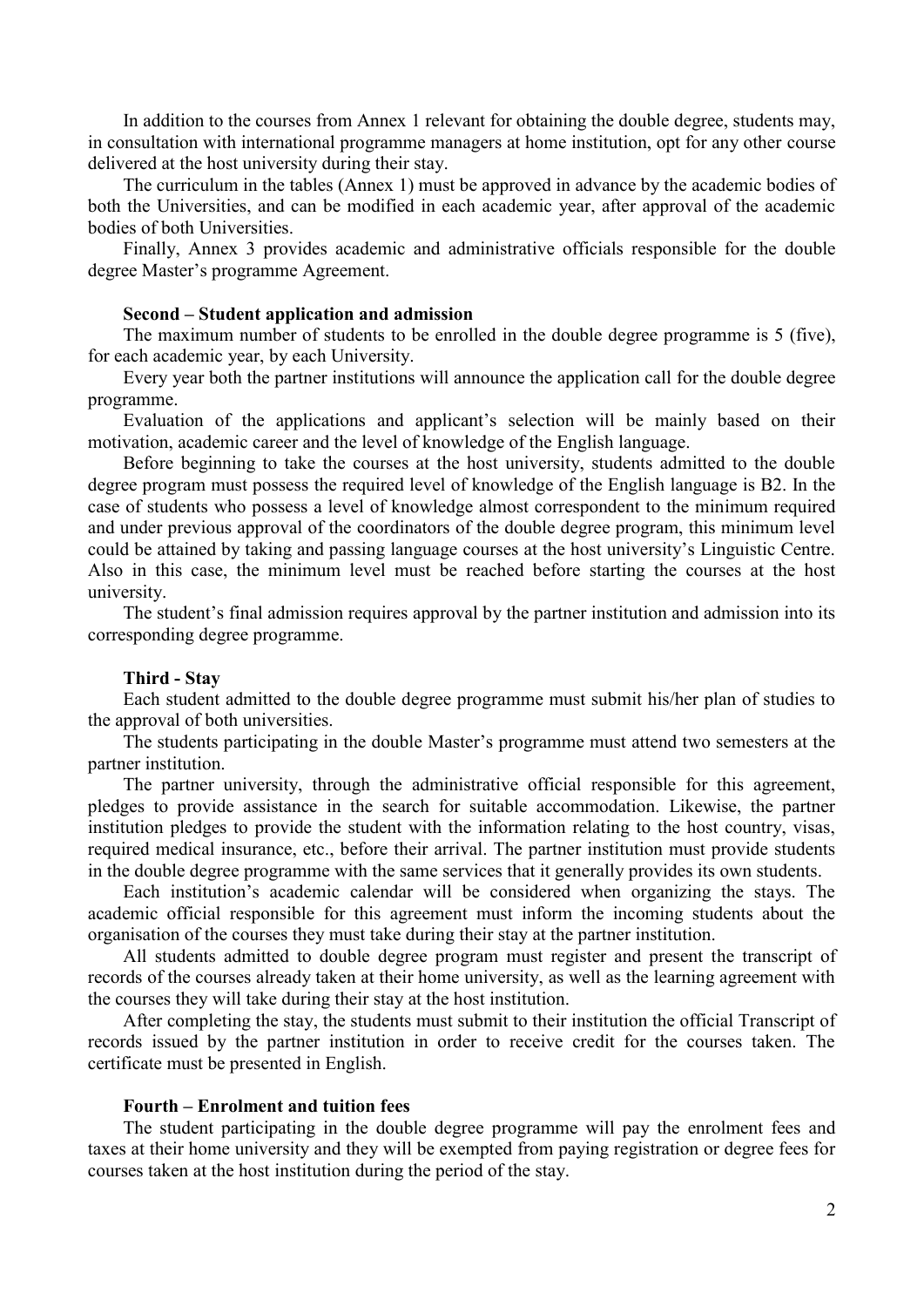Once the student has been accepted into the double Master's degree programme, he/she must be enrolled in the corresponding Master's degree programme at the partner institution. The enrolment will be carried out by the administrative official responsible for this agreement, who will inform the student about the necessary documents.

#### **Fifth – Student obligations and rights**

During the exchange period, the students will be subject to the rules and regulations of the partner institution and to all the legal and social obligations within the host country. Likewise, they will have the same rights as students enrolled at the partner institution.

If a student does not comply with the terms of this agreement, including the length of the stay at the partner institution and its curriculum, that student will forfeit any right to receive the degree from the partner institution and will be excluded from the double Master's degree programme, although they may still be eligible to opt for the Master's degree at their home institution.

#### **Sixth – Expenses**

Scholarship by Erasmus+ programme will be provided to the VGTU student who will participate in the double Master's degree programme. The non European students must acquire health insurance that guarantees access to health care in the host country. This insurance must cover medical and health care, death and disability caused by an accident, repatriation assistance and reimbursement for medical expenses caused by an accident.

The partner institution, through the administrative responsible officer for this agreement, pledges to provide assistance in the search for suitable accommodation, although all stay expenses will be charged to the student.

UNIPA and VGTU will undertake all efforts for finding national and international resources to assure financial support to this programme.

# **Seventh – Thesis Work, Thesis Research and evaluation of the results**

The master thesis is written in English. The title of the thesis has to be approved by both UNIPA and VGTU. Supervision is shared which implies at least one UNIPA and one VGTU supervisor. A copy of this report should be sent to both institutions to be included in the student's file. Editorial rules might require two different versions of the same document. The work should be presented and defended in English or in the language of home institution (as agreed on a case-tocase basis) and according to the exams regulations and schedule of the home institution.

Grading systems of the institutions are provided at Annex 2.

The academic officers of both institutions in charge of the coordination of this double degree programme will organise meetings by video conference at least once in a year, to evaluate the effectiveness of the academic programme and the results achieved by the students, as well as the resources supplied by both universities. They could suggest the necessary modifications to improve the quality of the programme and propose them to the competent Board of both institutions.

### **Eighth - Duration of the Agreement**

This Agreement will take effect from the time of its signing by the representatives of both institutions, and will be valid for a period of 5 years. Following this period, the Agreement may be renewed by written consent. Either one of the signatory institutions may terminate this Agreement in writing, which must be sent to the partner institution 6 months in advance. If one institution wishes to terminate this Agreement, both pledge to meet their commitments to the students admitted into the double Master's degree programme before either withdrawal.

Moreover, the signature of this agreement does not mean any financial fulfilment to the parties.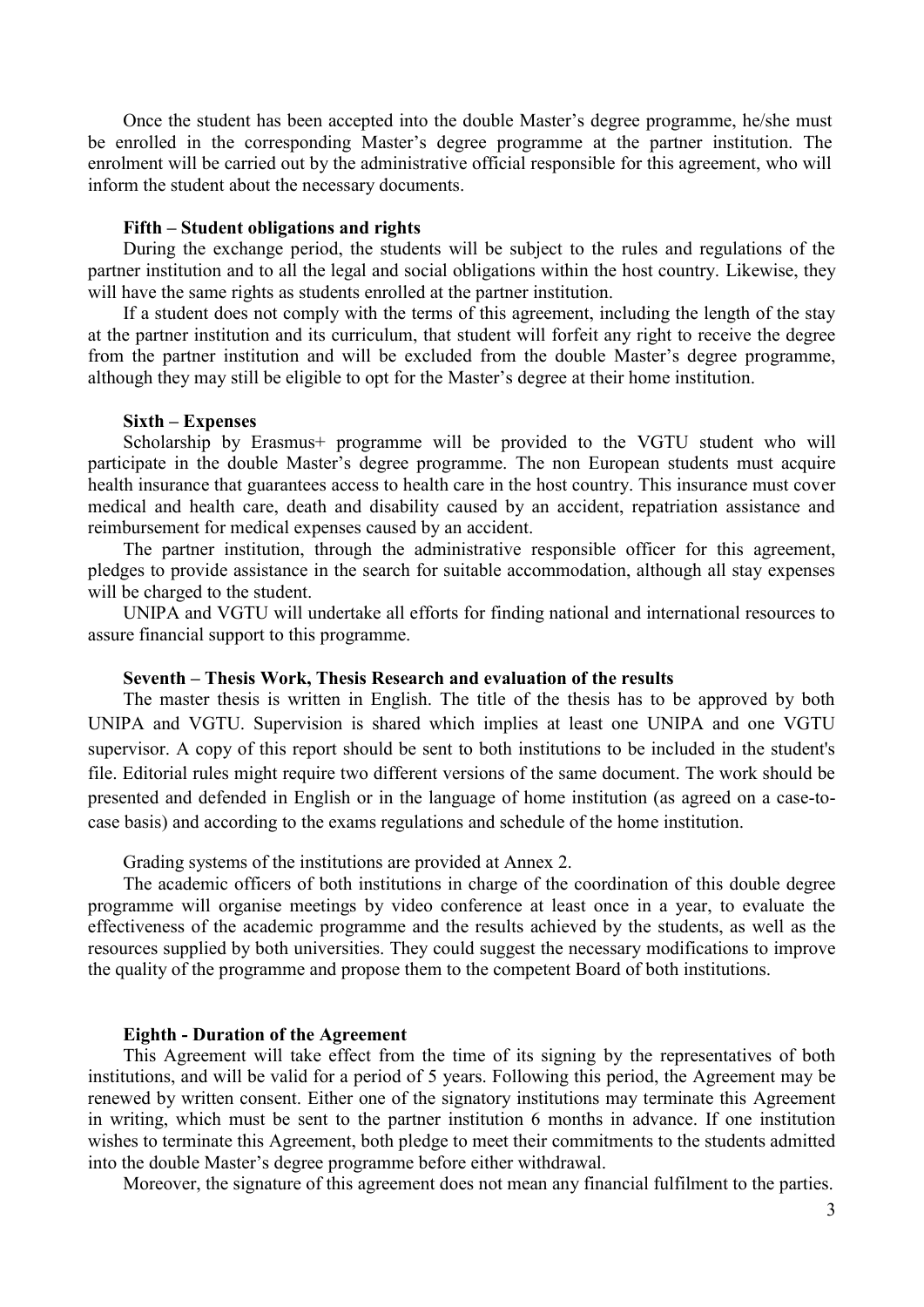# **Ninth – Academic and research exchanges**

With the aim of supporting the double degree programme, UNIPA and VGTU will promote and coordinate by mutual consent the exchange of visiting professors and researchers as well as the organisation of workshops, seminars, conferences and publications on topics of the common interest. The exchange and the development of the activities above mentioned will conform to the norms and procedures in force in the two institutions.

The number of teaching staff exchange is 2 persons per university. On request and on mutual Agreement this number may vary.

## **Tenth – Use of Logo**

The Partners mutually commit not to use the name and/or logo or any other identifying marks for purposes other than those covered by the Agreement, except for specific agreements between the parties that provide, prior to explicit approval, forms of communication and divulging of the initiatives covered by the agreement.

# **Eleventh – Personal data treatment**

Universities will arrange for the treatment, the dissemination and communication of personal data in pursuit of their institutional goals and as provided by law.

#### **Twelfth – Text of the agreement**

The Agreement will be drawn up in English. Any amendments or changes to the text of the agreement must be requested in writing by the institution proposing them.

If any disagreement regarding the interpretation and application of the agreement arises in Lithuania, the laws and regulations of the Republic of Lithuania will be applied. If the disagreement arises in Italy, the laws and regulations of Italy will apply.

As proof of agreement with the foregoing, the present agreement is signed in duplicate.

On behalf of University of Palermo

Firmato digitalmente da:Fabrizio Micari Organizzazione:UNIVERSITA' DEGLI STUDI DI PALERMO/80023730825 Unita':RETTORE Data:08/02/2019 15:57:32

Prof. Fabrizio Micari

Rector of the University of Palermo

On behalf of Vilnius Gediminas Technical University

Prof. Alfonsas Daniūnas

Rector of the Vilnius Gediminas Technical University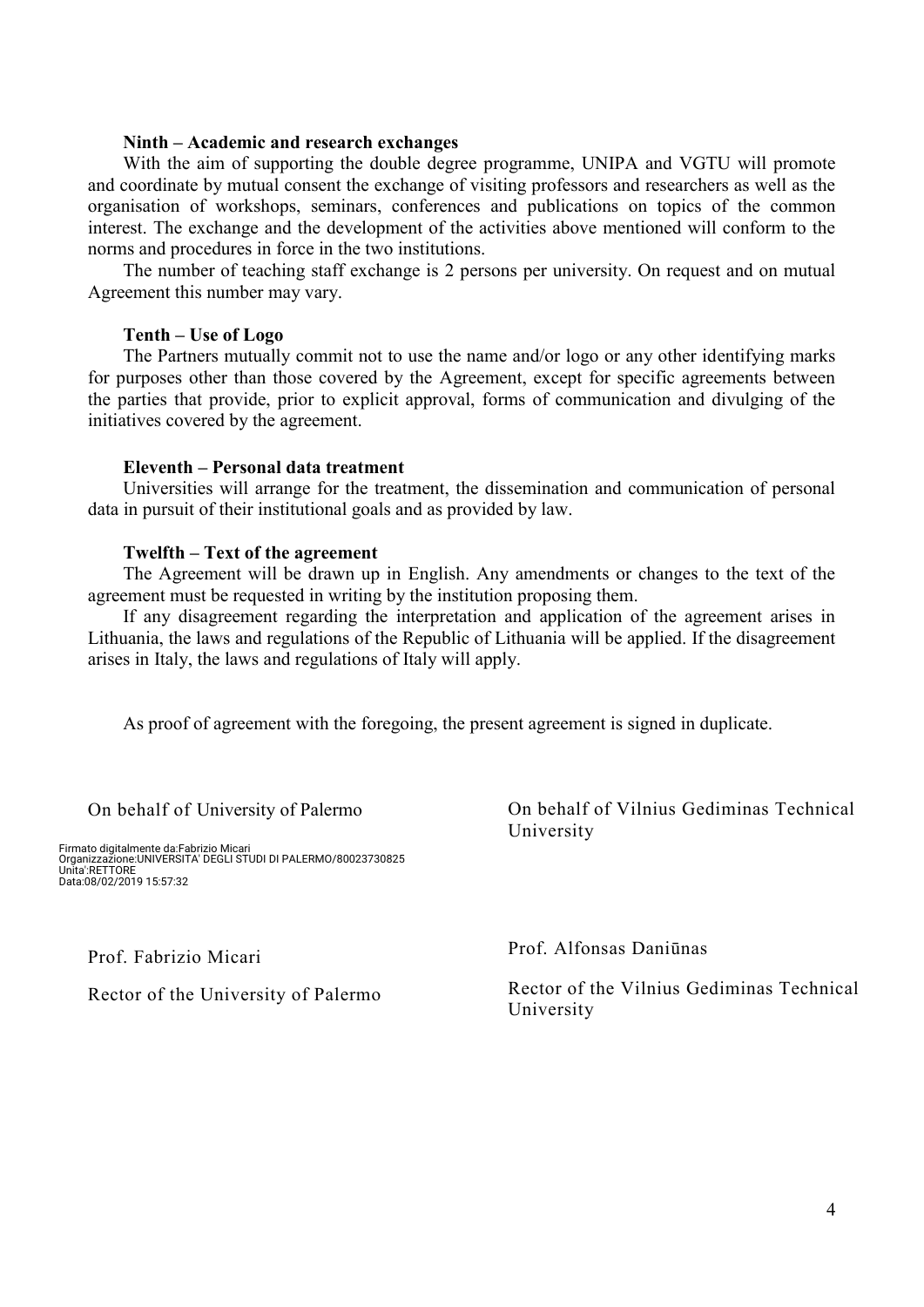**Annex 1. List of courses and other curricular activities that students enrolled in the double Master's degree programme between the Laurea Magistrale in "Management Engineering" at UNIPA and the Master's degree in "Industrial Engineering and Innovation Management" at VGTU should select during the stay at the host university**

|                   | $_{\rm{outu}}$ , courses or $_{\rm{v}}$ or $_{\rm{out}}$ stauchts<br><b>VGTU</b> home | <b>ECTS</b> |
|-------------------|---------------------------------------------------------------------------------------|-------------|
| <b>MEMKM17341</b> | Fundamentals of Research and Innovation                                               | 3           |
| <b>MEMKM17342</b> | Improvement and Innovation of Manufacturing Process (with course work)                | 9           |
| <b>MEMKM17343</b> | Supply Chain Management and International Manufacturing                               | 9           |
| <b>MEMKM17344</b> | Human Resource Management and Leadership                                              | 6           |
| <b>MEMKM17352</b> | Marketing of Innovative Products and Investment Management (with course<br>work)      | 9           |
| <b>MEMKM17357</b> | Innovation Strategy and Tactics                                                       | 6           |
| <b>MEMKM17358</b> | Manufacturing Simulation and Industrial Production Systems                            | 6           |
| <b>MEMKM18201</b> | Industrial Organisation and Strategic Management                                      | 6           |
| <b>MEMKM17345</b> | Master Graduation Thesis 1                                                            | 3           |
| <b>MEMKM17360</b> | Master Graduation Thesis 2                                                            | 3           |
| <b>MEMKM17375</b> | Master Graduation thesis (with defence)                                               | 30          |
|                   | <b>Total</b>                                                                          | 90          |
|                   | VGTU host on the second year                                                          |             |
| 3239              | Corporate Finance                                                                     | 9           |
| 9021              | Project Management                                                                    | 12          |
| 18536             | <b>Business Game</b>                                                                  | 6           |
| 18535             | Advanced Statistical Methods for Management Engineering                               | 6           |
| 9095              | Service Quality Management                                                            | 6           |
| 9094              | Product and Process Innovation                                                        | 6           |
|                   | <b>Total</b>                                                                          | 45          |

# **Study courses of VGTU students**

# **Study courses of UNIPA students**

|                                  | <b>UNIPA</b> home                                       | <b>ECTS</b> |
|----------------------------------|---------------------------------------------------------|-------------|
| 18537                            | <b>Business Process Modelling</b>                       | 9           |
| 3239                             | Corporate Finance                                       | 9           |
| 9021                             | Project Management                                      | 12          |
| 18535                            | Advanced Statistical Methods for Management Engineering | 6           |
| 4864                             | Marketing                                               | 6           |
| 17604/18534/909<br>4/18815/18816 | Optional                                                | 9           |
| 2917                             | Master Graduation thesis (with defence)                 | 15          |
|                                  | <b>Total</b>                                            | 66          |
|                                  | UNIPA host on the second year                           |             |
| <b>MEMKM17343</b>                | Supply Chain Management and International Manufacturing | 9           |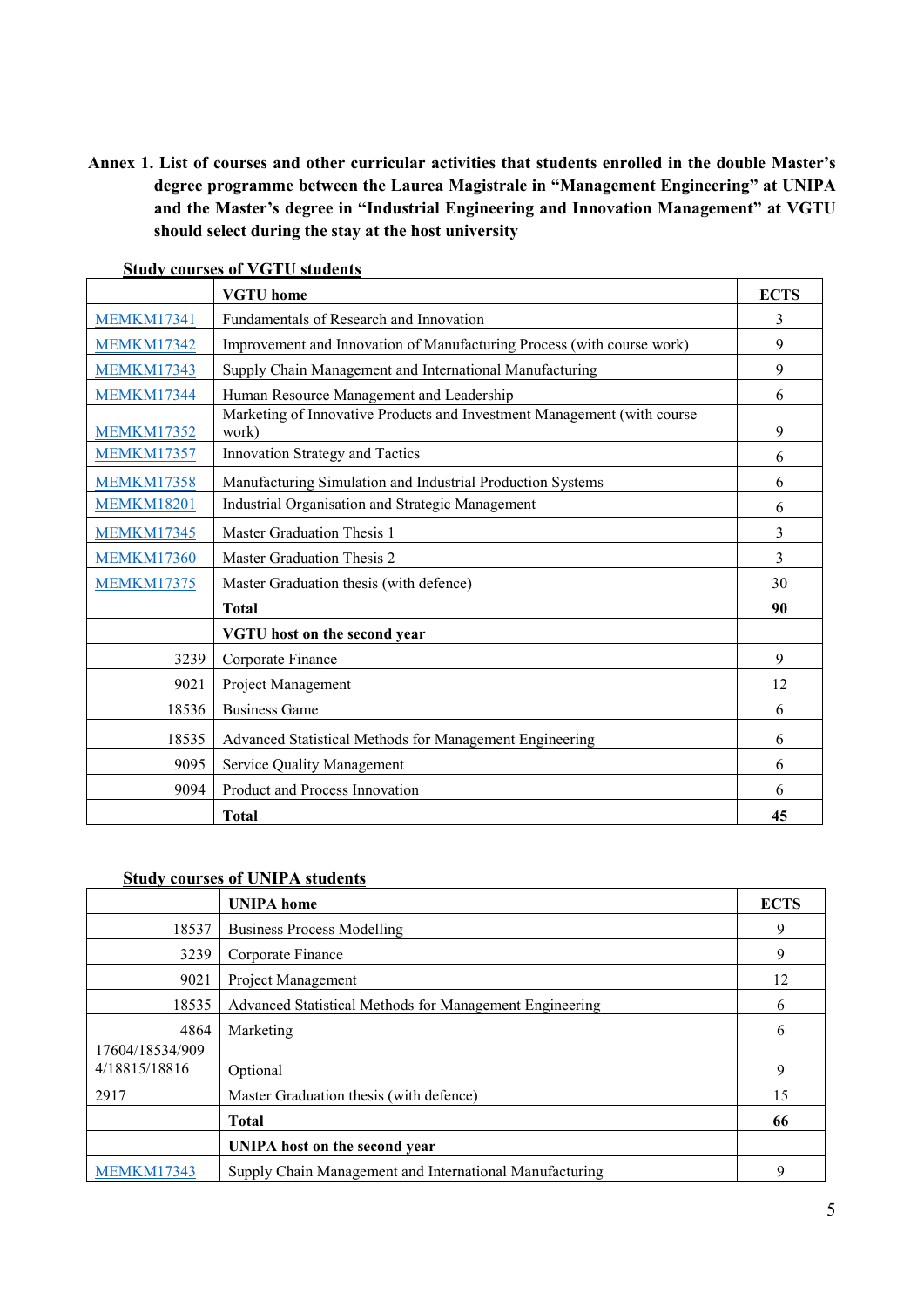| <b>MEMKM18201</b> | Industrial Organisation and Strategic Management                       |    |
|-------------------|------------------------------------------------------------------------|----|
| <b>MEMKM17357</b> | Innovation Strategy and Tactics                                        |    |
| <b>MEMKM18303</b> | Business Game                                                          |    |
| <b>MEMKM17344</b> | Human Resource Management and Leadership                               |    |
| <b>MEMKM18302</b> | Products and Service Quality                                           |    |
| <b>MEMKM17342</b> | Improvement and Innovation of Manufacturing Process (with course work) |    |
| <b>MEMKM91004</b> | Models Development                                                     | h  |
|                   | Total                                                                  | 54 |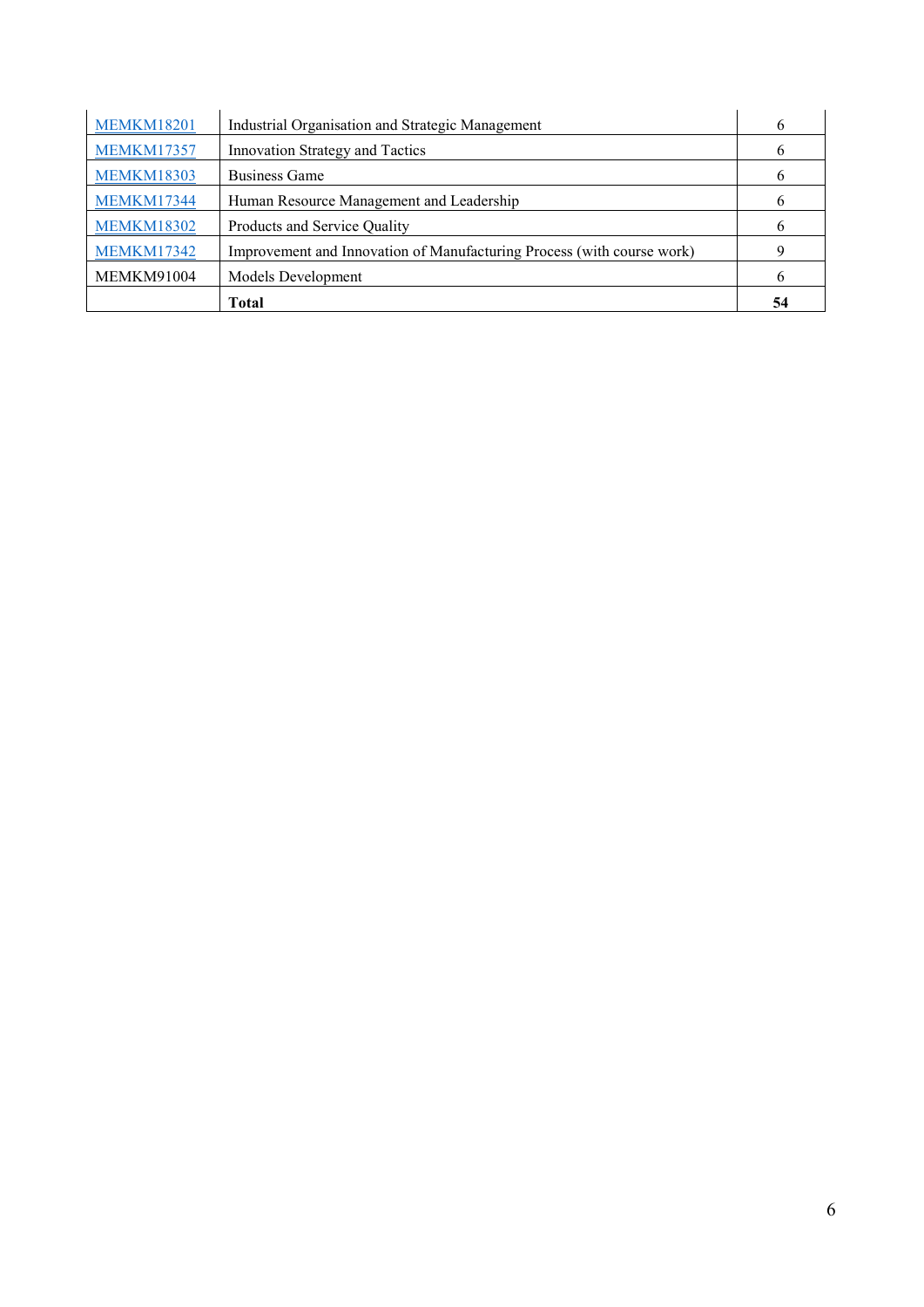# **Annex 2. Grading systems of the institutions**

**Courses**

| <b>From UNIPA to VGTU</b> |    |                   |                   |
|---------------------------|----|-------------------|-------------------|
| <b>UNIPA</b>              |    | <b>ECTS</b> grade | <b>VGTU</b> grade |
| grade range               |    |                   |                   |
| 29                        | 30 | Α                 | 10                |
| 28                        | 28 | Β                 | q                 |
| 27                        | 27 | $\subset$         | 8                 |
| 25                        | 26 | $\subset$         |                   |
| 21                        | 24 |                   |                   |
| 18                        | 20 | E                 |                   |

*From VGTU to UNIPA*

| <b>VGTU</b> grade | <b>ECTS</b> | <b>Evaluation</b>   | <b>UNIPA</b> grade |
|-------------------|-------------|---------------------|--------------------|
|                   | grade       |                     |                    |
| 10                | А           | <b>EXCELLENT</b>    | 30                 |
| 9                 | B           | <b>VERY GOOD</b>    | 28                 |
| 8                 | C           | <b>GOOD</b>         | 27                 |
|                   | $\subset$   | <b>FAIR</b>         | 25                 |
|                   | D           | <b>SATISFACTORY</b> | 21                 |
|                   | E           | <b>PASS</b>         | 18                 |
| 4 and below       | FX/F        | <b>FAIL</b>         | 17 and below       |

# **Final Marks**

*From VGTU to UNIPA*

| <b>VGTU</b> grade | <b>UNIPA</b> grade |
|-------------------|--------------------|
| 5                 | 66                 |
| 6                 | 75                 |
|                   | 84                 |
| 8                 | 93                 |
| 9                 | 102                |
| 10                | 110                |

# *From UNIPA to VGTU*

| <b>UNIPA</b> grade range |     | <b>VGTU</b> grade |
|--------------------------|-----|-------------------|
| 66                       | 66  |                   |
|                          | 80  |                   |
| 81                       | ₹q  |                   |
| 90                       | 98  |                   |
| 99                       | 107 |                   |
|                          |     |                   |